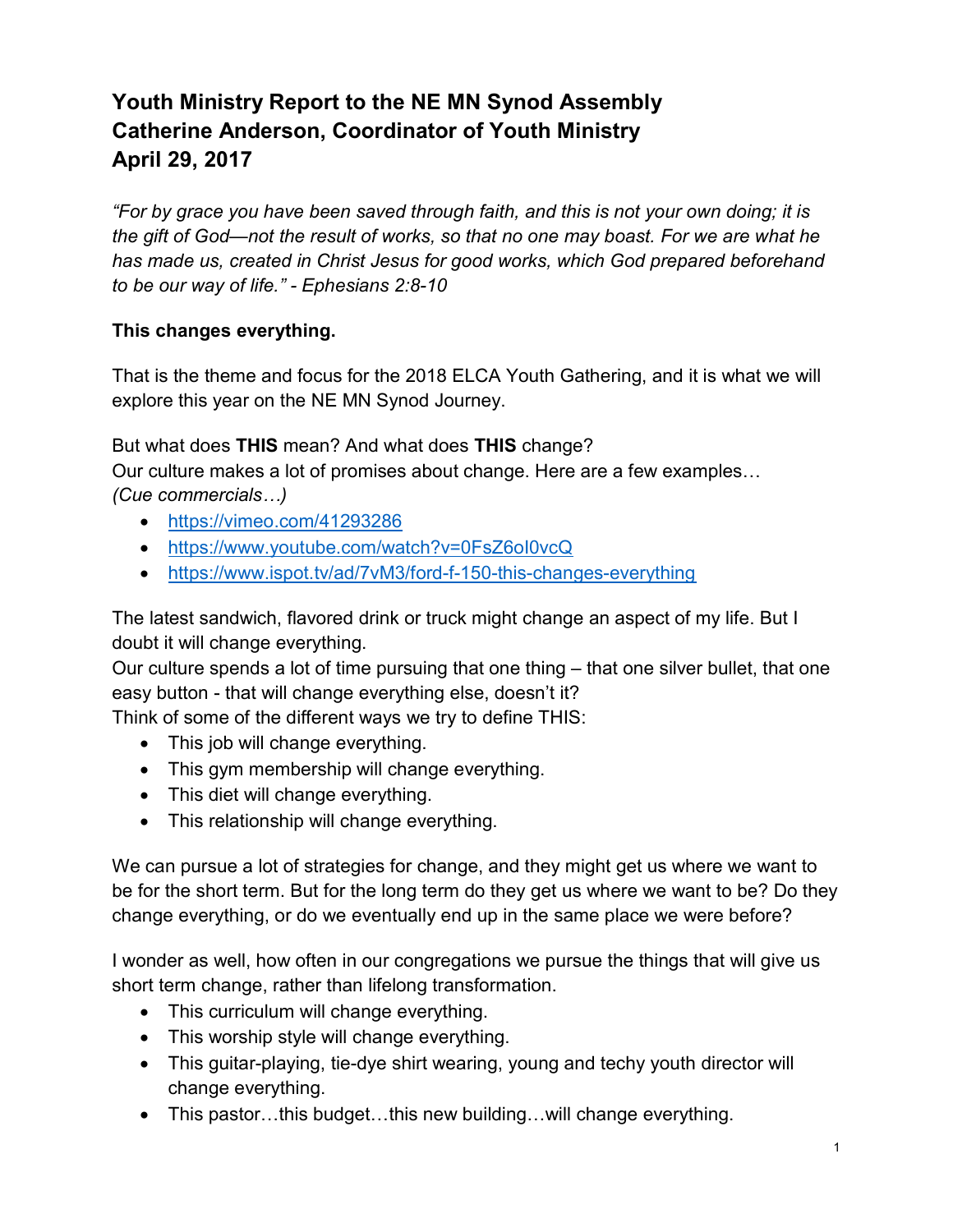None of these are bad – and in some cases they are necessary. But are they for the long term? Do they change everything? Or will we eventually end up in the same place we were before?

If you've heard me speak just about anywhere the last several years, you have heard me talking about the changing culture. I continue to speak about it because the changes are significant and demand our attention. Our culture is experiencing exponential changes in technology, globalization, population, communication and more. Family structure and schedules are changing, depression, anxiety and other mental illnesses are increasing, and youth culture is vastly different than it was even ten years ago. In the midst of this, even the church – the one thing you could always count on - is changing. Membership is declining across all denominations. One quarter of the population is not affiliated with any religion. We often call this group the "nones" – and that number is much higher if you just look at millennials. Belief systems have shifted and often reflect a watered down version of Christianity. Decreased church attendance has impacted giving, which in turn impacts staff and programs. Anxiety over changes creates conflict. Older generations often wonder why the youth don't make church a priority. Youth often wonder what's the point of church.

Cultural shifts have changed everything, whether we like it or not. So what do we do with these changes? As humans we tend to respond to change and uncertainty in one of two ways – with fear and grief, which can paralyze us and make us cling to the certainties of days gone by. Or with excitement and hope, which can open us to new ways of being. Even in the midst of this frenetic pace of change and depressing figures, I choose excitement and hope for God's church. Because first and foremost this is God's church, and this gift of faith comes from God. And because, as our Ephesians verse says, God uses us to launch us into new ways of being. We are called to this work and this way of life. But as we face changes and uncertainty in the church, we can no longer wing it, rely on old models, and simply maintain ministries. We never should have. Now more than ever, we need to listen to God's call to be intentional and strategic in how we approach ministry because what we pursue for our THIS determines what is changed.

- If I pursue a truck, my ride to work is changed.
- If I pursue a diet plan, my health is changed.
- If we pursue a new curriculum, Sunday school is changed.

These are short term goals that do create some important changes. But what about this:

• If we pursue a culture of faith formation, our entire church is changed. WE are changed.

A culture of faith formation. Now that would change everything.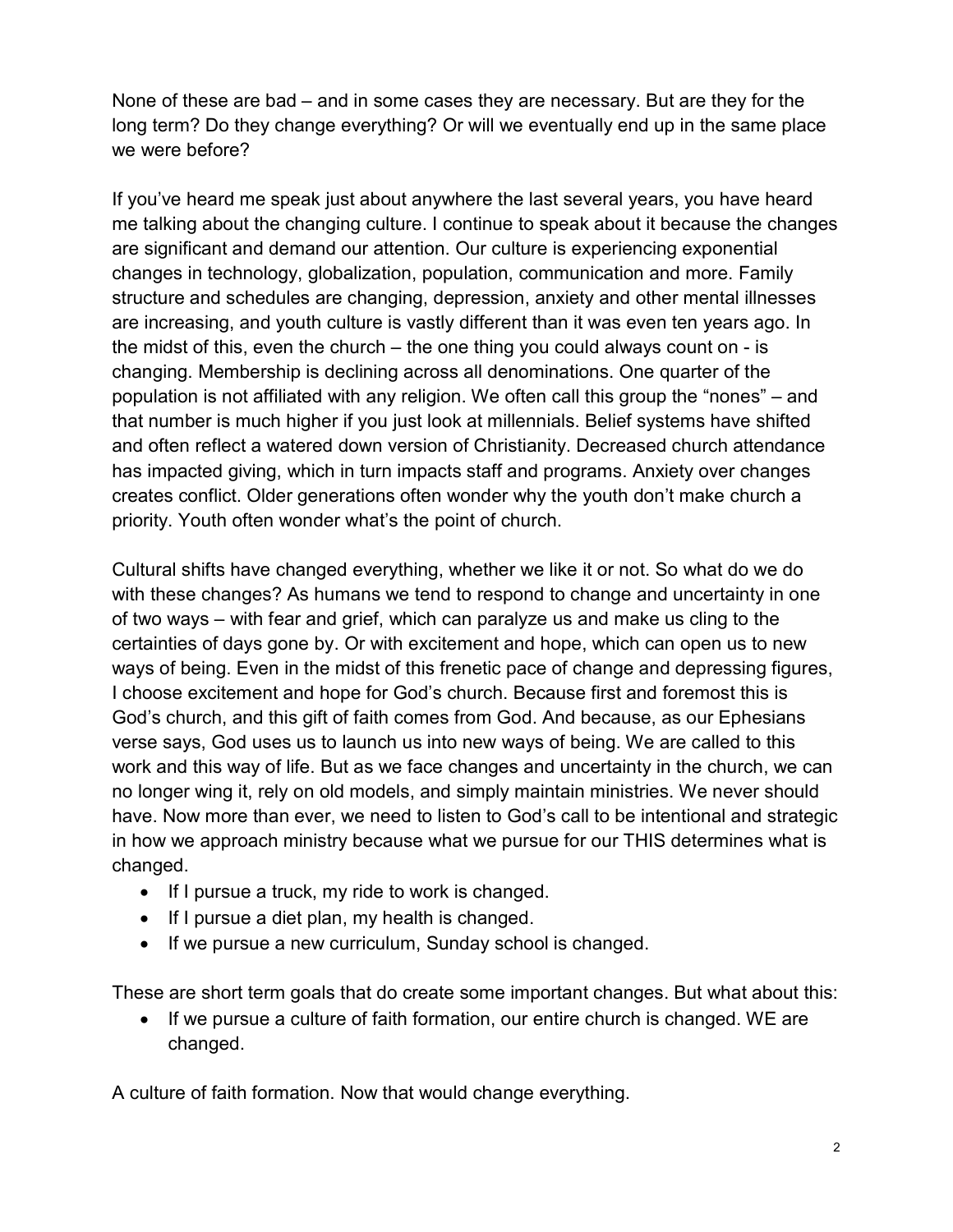Last fall I started thinking about research on faith formation that has been conducted over the last few decades. I believe studies are helpful because they give us a lens to consider what is needed beyond what the latest trends offer, so we can effect long term change. When I started to compare several research studies, I found very similar themes around how to pursue a culture of faith formation. There is so much more to each of these, but here is a very brief synopsis:

- Faith Formation need to be Relational: This makes the top of the list because every study and experience points to the importance of faith-nurturing relationships. The Confirmation Project study that just came out shared how the primary predictor of faith growth was if mentors were involved in the confirmation program. Relationships equip young people to claim their own call to follow Jesus, because they come to understand and experience Jesus alive and at work in the lives they encounter.
- Faith formation needs to Engage Parents: The primary faith relationship still remains that of parents. Parents are always passing on what they believe. How are we equipping them to share faith with their children in meaningful ways? How are we supporting them in this fast paced, demanding and challenging culture?
- Faith formation needs to be grounded in Theology: In a chaotic and often broken world, we have a particular story of hope and love through Jesus to share. Interestingly, the Confirmation Project found that youth entering confirmation expected and assumed they would be learning theology and that foundational pieces like the small catechism teachings on the commandments, baptism, communion and apostle's creed would be part of the curriculum. At the same time, our deep theology needs to be relevant to their daily lives, answering how does this theology change me and everything around me?
- Faith formation needs to be about Discipleship: Following Jesus is our way of life. How are we equipping young people for this journey with faith practices that will sustain them? Equally important, how are adults growing in faith so as they build relationships with young people and each other they have depth of faith and grounded theology to share?
- Faith formation needs to develop Leaders: Nothing happens without a leader. And the primary leader is the pastor. Pastors need to hold up a vision for a culture of faith formation in the congregation, support youth ministry and faith formation initiatives, and make sure sound theology and discipleship are a priority. At the same time, youth and adults need to be equipped and empowered for leadership in the congregation. Lyle Griner, National Director for Peer Ministry is known for saying, "Give them a purpose." Our youth have gifts to share – how are we equipping and inviting them to do so in the name of Christ?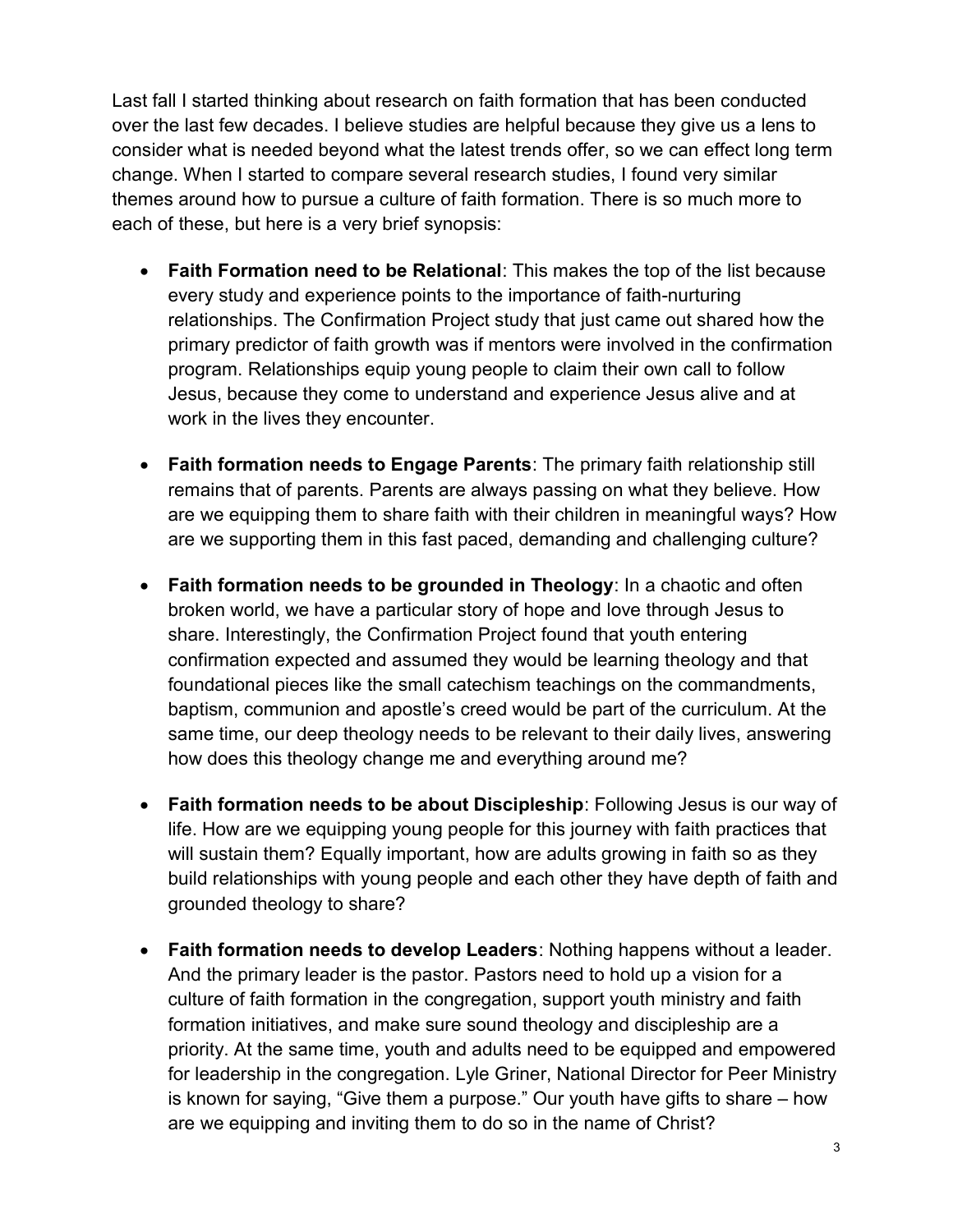- Faith formation needs to be a Congregational Ministry: A culture of faith formation can only occur when the entire congregation is involved and takes ownership. There is a time and place for age specific or specialized ministries. But overall, pursuing this theme means the congregation has an attitude that we are disciples together, and we invest in and support faith formation, especially for young people. Polly the Pewsitter sees herself just as much involved in the faith development of little Joey as the pastor and youth leader.
- Faith formation needs to offer Contextual Programs: Programs are important. But only when we remember that programs are tools to accomplish all of the above. Programs change with the season and with the changing culture to meet the needs of the people to build relationships, grow as disciples, be grounded in theology, engage parents, develop leaders and involve the congregation.

What we pursue for our THIS determines what is changed. If we pursue these foundational elements, we get a culture of faith formation. This changes everything. These don't leave us with a short term goal that will fade when a leader leaves or a curriculum goes out of print, but lifelong faith transformation.

I look at that list, and I know I have so much more to learn and grow, and ways I could be better. I'm sure you feel that way too. I invite and encourage you this year to pick one of these themes to intentionally work on as you further pursue a culture of faith formation in your congregation.

We'll spend the rest of our lives developing these themes in our lives and for our congregations. But even in our imperfections, I see our synod and congregations at work pursuing a culture of faith formation in so many ways.

• I see it in the tiny congregation of Zion Lutheran Church in Markville, where I met a 5<sup>th</sup> grade girl who just showed up at church one day. The congregation adopted her as one of their own, and she decided to stick around. I don't remember all the details of her story, but I will always remember the visual of her walking into their church basement and being greeted by name by all the adults in the room. She was asked about her day, and introduced to me as a leader in the church because of how she reaches out and influences others. I didn't need much convincing – that night alone she had invited three new friends to join her for worship. Sunday school, church events and other faith formation opportunities have been part of her story, but she has been changed by a culture of faith formation expressed most deeply through relationships.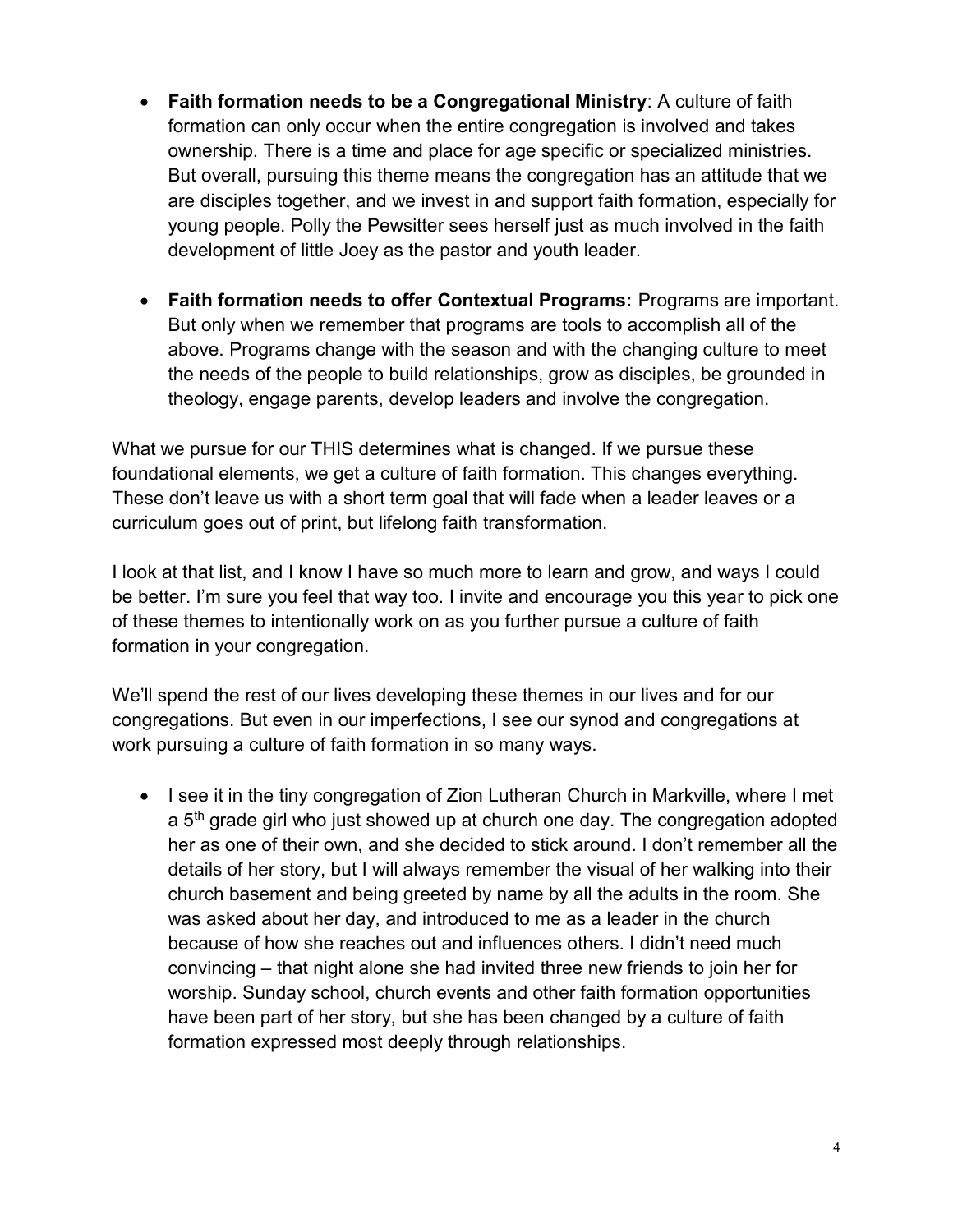- I see a culture of faith formation in Zion Lutheran Church in Cloquet, where they realized their Wednesday programming was just not working. So they took the risk of moving everything to Sunday afternoon, required parents to be part of the process and invited adults from the congregation to serve as mentors, and involved the congregation through serving a meal. Even though the program year is shorter, it is deeper in theology and discipleship practices. And they have exponentially multiplied their average attendance. Like many of you have also done, they paid attention to their context and it has changed everything.
- I see a culture of faith formation at our Middle School Gathering where amidst the fun and activity, adult leaders build relationships with young people that allow them to share Jesus not only through what they say but also in how they live. One middle schooler wrote this year that the best part of the weekend was ""Family time, because we talked about stuff we wouldn't usually talk about and it felt like I belonged." I felt the spirit of a synod owned ministry this fall when we needed to cancel the Friday event due to the blizzard. Talk about changing everything. Your investment in returning what you could of the deposits for the canceled event were an act of discipleship, and I am still humbled by your generosity to make sure faith formation can continue through this event in the coming years.
- I see a culture of faith formation at our Cardia Deo Retreat where our LYO youth lead small group Bible studies in which youth grapple with theology and how it applies to their daily lives. Evaluations consistently share comments from youth how they have been changed. One youth said this year, "I started to understand my relationship with God and Jesus a lot more." That changes everything.
- I see a culture of faith formation on our LYO Board where our synod intentionally invests in growing leaders who are following Jesus as their way of life. We spend a week at training camp learning communication skills, Lutheran theology, Biblical understanding, building relationships, small and large group leadership skills, and plan our events. Give youth a purpose and high expectations, and they rise to the occasion if they are equipped to do so. And if you have ever wondered if leadership development for youth in your congregation or on the LYO makes a difference, check out this picture from Recharge, a training event for congregational leaders we hold in February. Three of these leaders are former LYO youth who are now fulltime youth directors in our synod. One is a college student who was invited to lead in her congregation as a youth and now serves regularly as an adult leader. It's not surprising she is considering going into ministry after college. And the other two are the youth directors who invested in their faith journey not only in the congregation but through LYO as well. Leaders make a difference, and leadership development changes everything.